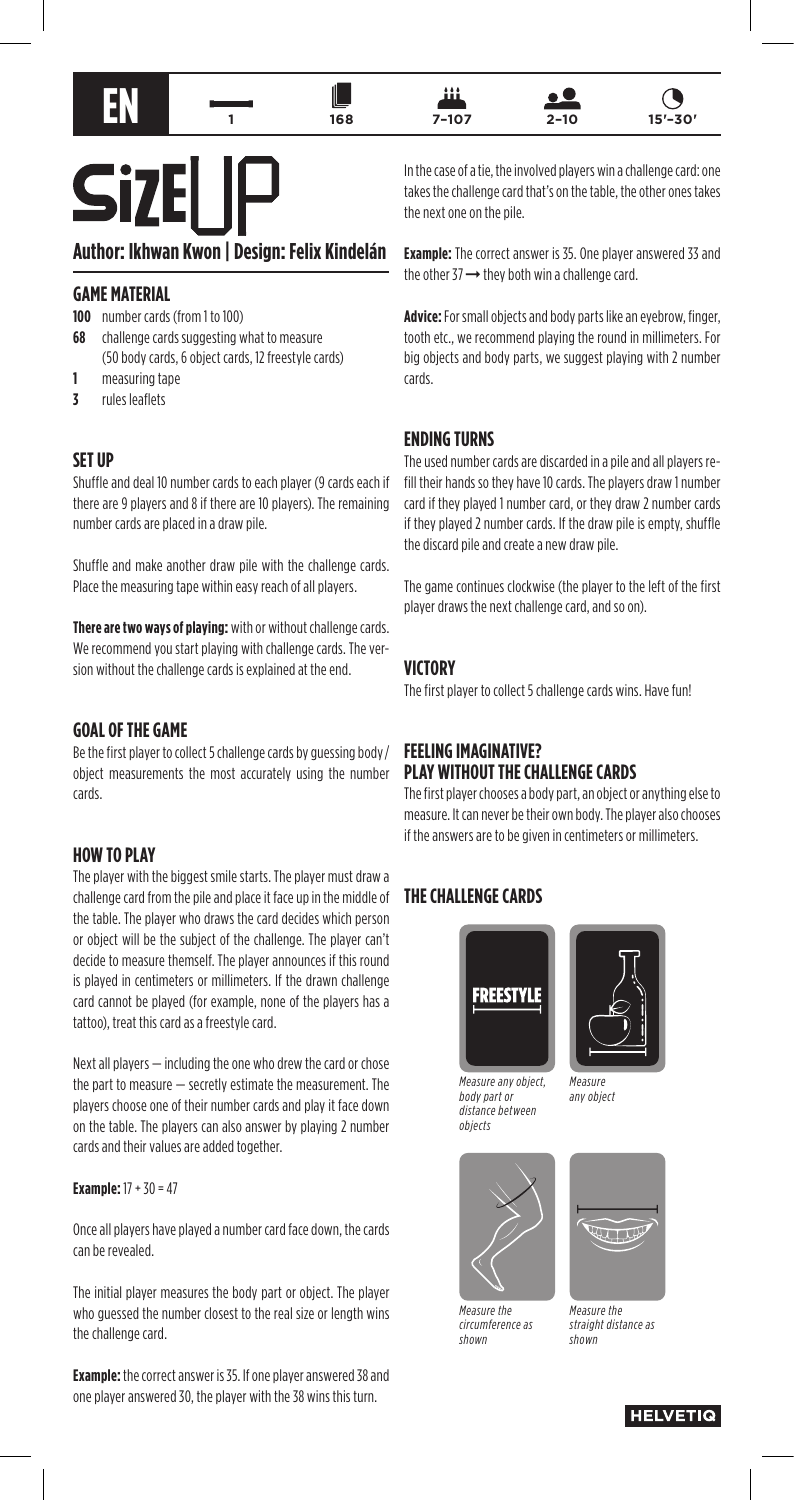

# **Si7**

**Auteur: Ikhwan Kwon | Design: Felix Kindelán**

## **MATÉRIEL DE JEU**

**100** cartes nombre (de 1 à 100)

- **68** cartes challenge suggérant ce qu'il faut mesurer (50 cartes corps, 6 cartes objet, 12 cartes freestyle)
- **1** mètre ruban
- **3** règles de jeu

## **MISE EN PLACE**

Mélange les cartes nombre et distribue-en 10 à chaque joueurs (9 s'il y a 9 joueurs et 8 s'il y a 10 joueurs). Les cartes nombre restantes constituent la pioche. Mélange les cartes challenge et fais-en une pile. Place le mètre ruban à portée de main de tous les joueurs.

**Il y a deux manières de jouer :** avec ou sans cartes challenge. Nous recommandons de commencer à jouer avec les cartes challenge. La version sans cartes challenge est expliquée plus loin.

### **BUT DU JEU**

Être le premier joueur à collecter 5 cartes challenge en faisant les estimations de mesure les plus proches de la réalité.

# **LE JEU**

Le joueur ayant le sourire le plus large commence. Il pioche une carte challenge et la place face visible au milieu de la table. Il décide quelle personne ou objet fera l'objet du challenge, c'està-dire ce qui sera mesuré. Il ne peut décider d'être lui-même l'objet du challenge. Le joueur annonce ensuite si ce tour sera joué en centimètres ou en millimètres. Si la carte challenge ne peut pas être jouée (par exemple, la carte challenge est une carte corps suggérant de mesurer un tatouage et aucun des joueurs n'a de tatouage), la carte sera jouée comme une carte freestyle. Les joueurs pourront donc décider librement ce qu'ils veulent mesurer.

Tous les joueurs — incluant le joueur qui a pioché la carte challenge — estiment secrètement la taille. Chaque joueur choisit la carte nombre la plus proche de son estimation et la pose face cachée sur la table. Les joueurs peuvent aussi décider de jouer 2 cartes nombre. La valeur des deux cartes s'additionne.

#### **Exemple :** 17 + 30 = 47

Lorsque tous les joueurs ont posé leurs cartes nombre, cellesci peuvent être retournées et dévoilées. Le joueur qui a initié le challenge mesure ce qui doit être mesuré. Le joueur qui a fait l'estimation la plus proche remporte la carte challenge.

**Exemple :** la bonne réponse est 35. Si un joueur a estimé 38 et un autre 30, le joueur qui a estimé 38 gagne ce tour.

En cas d'égalité, les joueurs concernés remportent tous une carte challenge. Un joueur prendra la carte challenge qui vient d'être jouée, le ou les autres prendront une carte challenge dans la pioche.

**Exemple :** la bonne réponse est 35. Un joueur a répondu 33 et un autre 37. Ils remportent tous les deux une carte challenge.

**Conseil :** Pour les petites mesures telles qu'un sourcil, un doigt, une dent etc., il est recommandé de jouer le tour en millimètres. Pour les grandes mesures, il peut être utile de jouer deux cartes nombre.

## **FIN DU TOUR**

Les cartes nombre qui viennent d'être jouées sont placées dans une pile de défausse. Chaque joueur pioche 1 ou 2 carte(s) nombre pour remplacer sa ou ses cartes jouée(s). Si un joueur a joué 1 carte nombre, il en piochera 1. Si un joueur a joué 2 cartes nombre, il en piochera 2. Si la pioche est vide, mélanger et jouer avec la pile de défausse.

Le jeu continue dans le sens des aiguilles d'une montre (le joueur à gauche du joueur qui a commencé, pioche la nouvelle carte challenge et ainsi de suite).

# **FIN DU JEU ET VICTOIRE**

Le premier joueur à collecter 5 cartes challenge gagne.

## **IMAGINATIF ? COMMENT JOUER SANS CARTE CHALLENGE**

Le premier joueur choisit une partie du corps, un objet ou toute autre chose à mesurer. Mais il ne peut mesurer son propre corps. Il choisit également si les réponses doivent être données en centimètres ou en millimètres.

# **LES CARTES CHALLENGE**



*Mesure n'importe quel objet, partie du corps, distance entre 2 objets ou personnes, etc.*

*Mesure n'importe quel objet*







*comme indiqué*

*Mesure la distance de manière bien droite, comme indiqué*

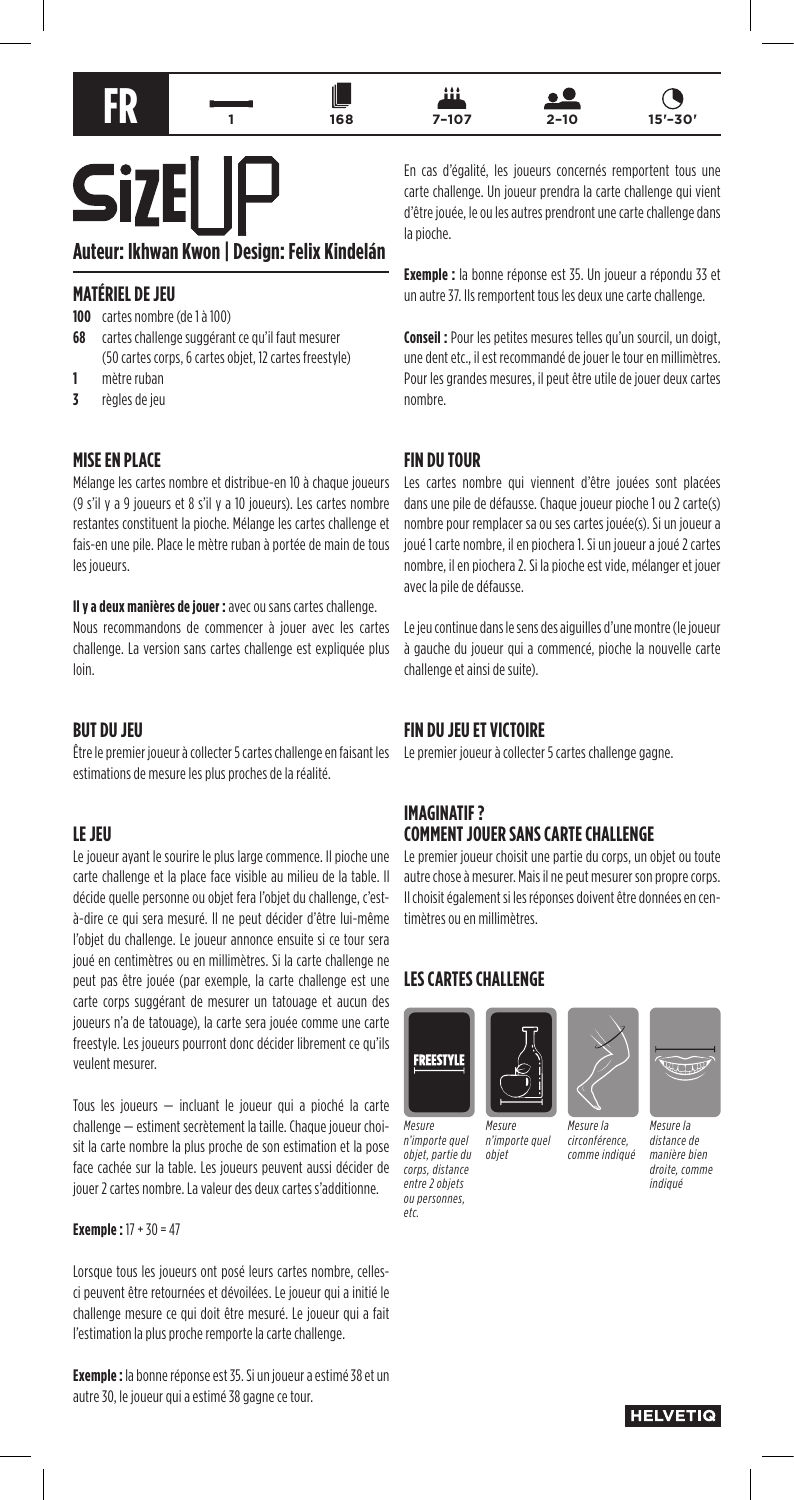



11





# **Si7**

# **Autor: Ikhwan Kwon | Design: Felix Kindelán**

## **SPIELMATERIAL**

**100** Nummer-Karten (von 1 bis 100)

- **68** Challenge-Karten mit Vermessungsvorschlägen (50 Körper-Karten, 6 Objekt-Karten, 12 Freestyle-Karten)
- **1** Massband
- **3** Spielanleitungen

#### **SPIELAUFBAU**

Mischt die Nummer-Karten und gebt jedem Spieler 10 Karten aus (9 Karten bei 9 Spielern und 8 bei 10 Spielern). Die übrigen Nummer-Karten werden als Aufnahmestapel in die Mitte des Tisches gelegt.

Mischt die Challenge-Karten und legt sie ebenfalls als Aufnahmestapel auf den Tisch. Packt nun das Massband aus und legt es für alle gut erreichbar hin.

**Es gibt zwei Spielarten:** mit oder ohne Challenge-Karten. Wir empfehlen, mit den Challenge-Karten zu beginnen. Die Variante ohne Challenge-Karten wird weiter unten erklärt.

#### **ZIEL DES SPIELS**

Sei der erste Spieler, der 5 Challenge-Karten gewinnt, indem du die vorgeschlagenen Körperteile oder Objekte so genau wie möglich schätzt.

#### **SPIELVERLAUF**

Wer das breiteste Lachen hat, beginnt. Der Spieler zieht eine Challenge-Karte vom Aufnahmestapel und legt sie offen in die Mitte des Tisches. Derselbe Spieler entscheidet, welche Person oder welches Objekt vermessen wird. Er darf sich nicht selber vermessen lassen. Der Spieler verkündet zudem, ob in Zentimetern oder Millimetern geschätzt werden soll. Falls die aufgenommene Challenge-Karte nicht gespielt werden kann (wenn z. B. niemand in der Runde eine Tätowierung hat), gilt die Karte als Freestyle-Karte.

Anschliessend geben alle Spieler — inklusive des Spielers, der die Challenge-Karte aufgenommen hat — geheim eine Schätzung ab. Dazu suchen sie aus ihren Nummer-Karten die Karte aus, die ihrer Schätzung am ehesten entspricht, und legen sie verdeckt auf den Tisch. Es können auch zwei Nummer-Karten addiert werden.

#### **Beispiel:** 17 + 30 = 47

Sobald alle Spieler ihre Nummer-Karte(n) auf den Tisch gelegt haben, werden sie offengelegt.

Der Spieler, der die Challenge-Karte aufgenommen hat, vermisst den Körperteil oder das Objekt. Der Spieler, dessen Schätzung dem Messwert am nächsten kommt, gewinnt die Challenge-Karte.

**Beispiel:** Die richtige Antwort lautet 35. Wenn ein Spieler die Nummer-Karte 38 gelegt hat und ein anderer Spieler die Nummer-Karte 30, gewinnt der Spieler mit der Nummer-Karte 38.

Im Fall eines Gleichstands gewinnen beide Spieler eine Challenge-Karte: Ein Spieler nimmt die eben gespielte Challenge-Karte, der andere nimmt die nächste Challenge-Karte vom Stapel.

**Beispiel:** Die richtige Antwort lautet 35. Ein Spieler legt die Nummer-Karte 33 und ein anderer die Nummer-Karte 37 ➞ Beide gewinnen eine Challenge-Karte.

**Tipp:** Bei kleinen Objekten oder Körperteilen, wie Augenbraue, Finger, Zahn usw., empfehlen wir die Schätzung in Millimetern. Für grosse Objekte und Körperteile empfehlen wir, zwei Nummer-Karten zu kombinieren.

## **SPIELRUNDE BEENDEN**

Die verwendeten Nummer-Karten landen auf einem Ablagestapel, und alle Spieler nehmen eine neue Nummer-Karte vom Aufnahmestapel. Die Spieler, die zwei Nummer-Karten kombiniert haben, nehmen zwei neue Karten auf. Nun haben alle wieder 10 Nummer-Karten auf der Hand. Wenn der Aufnahmestapel leer ist, werden die abgelegten Nummer-Karten gemischt und als neuen Aufnahmestapel in die Mitte des Tisches gelegt.

Das Spiel verläuft im Uhrzeigersinn (der Spieler links des ersten Spielers zieht die nächste Challenge-Karte usw.).

#### **SIEG**

Der Spieler, der als Erster 5 Challenge-Karten gesammelt hat, gewinnt! Viel Spass beim Schätzen und Messen!

#### **LUST AUF FREESTYLE? WIE MAN OHNE CHALLENGE-KARTEN SPIELT**

Der erste Spieler wählt einen Körperteil oder ein Objekt, der oder das vermessen werden soll. Es darf sich dabei nie um den eigenen Körper handeln. Der Spieler entscheidet zudem, ob die Schätzungen in Zentimetern oder Millimetern abgegeben werden sollen.

#### **DIE CHALLENGE-KARTEN**



*Objekt.*

*Messt irgendeinen Körperteil, ein Objekt oder eine Distanz zwischen zwei Objekten.*





*Umfang wie angegeben.*



*Messt die Distanz wie angegeben.*

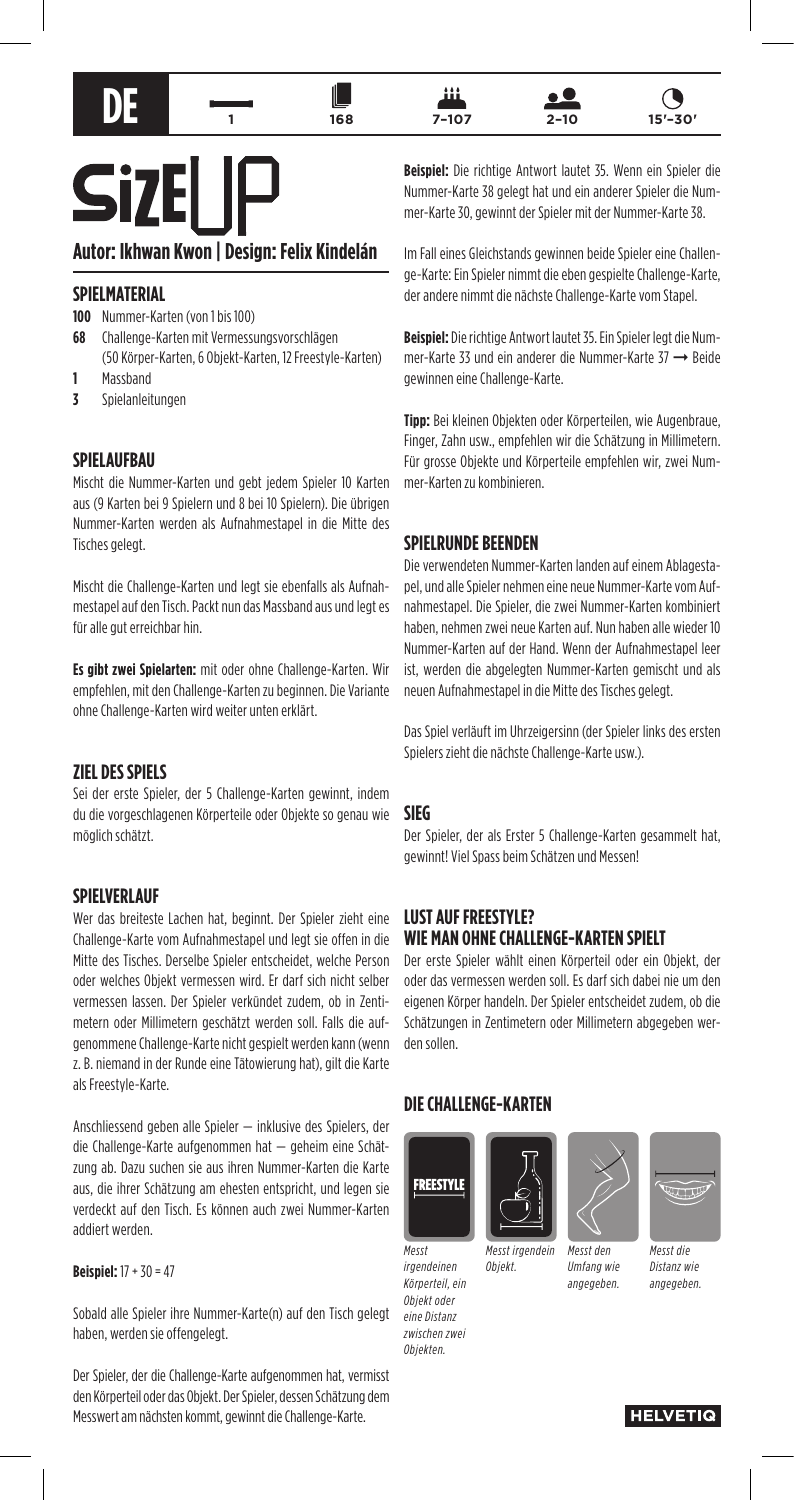



11





**Si7** 

# **Autore: Ikhwan Kwon | Design: Felix Kindelán**

### **MATERIALE DI GIOCO**

**100** carte numerate (da 1 a 100)

- **68** carte-sfida che suggeriscono cosa misurare (50 carte-corpo, 6 carte-oggetto, 12 carte freestyle)
- **1** nastro per misurare
- **3** depliant con le regole

#### **PREPARAZIONE**

Mescolare e distribuire 10 carte numerate a ogni giocatore (9 carte ciascuno se ci sono 9 giocatori e 8 se ci sono 10 giocatori). Le rimanenti carte numerate sono poste in un mazzo. Mischiare e preparare un altro mazzo con le carte-sfida. Porre il metro a portata di mano di tutti i giocatori.

**Ci sono due modi di giocare:** con o senza carte-sfida. Consigliamo di iniziare a giocare con le carte-sfida. La versione senza carte-sfida è spiegata alla fine.

#### **SCOPO DEL GIOCO**

Essere il primo giocatore a collezionare 5 carte-sfida indovinando più accuratamente possibile le misure di corpo/oggetto usando le carte numerate.

#### **COME SI GIOCA**

Selezionare casualmente il primo giocatore. Il giocatore deve pescare una carta-sfida dal mazzo e posizionarla a faccia in su in mezzo al tavolo. Il giocatore che pesca la carta decide quale persona o cosa sarà l'oggetto della sfida. Il giocatore non può decidere di misurare sé stesso. Il giocatore annuncia se il turno verrà giocato in centimetri o millimetri. Se la carta-sfida pescata non può essere giocata (ad esempio, nessuno dei giocatori ha un tatuaggio), va considerata come una carta freestyle.

Quindi tutti i giocatori - incluso colui che ha pescato la carta o scelto la parte da misurare - valutano la misura in segreto, poi scelgono una delle loro carte numerate e la giocano a faccia in giù sul tavolo. I giocatori possono anche rispondere giocando 2 carte numerate, i cui valori verranno sommati.

#### **Esempio:** 17 + 30 = 47

Quando tutti i giocatori hanno giocato una carta numerata a faccia in giù, le carte possono essere girate. Il giocatore che ha iniziato misura la parte del corpo o l'oggetto. Il giocatore che ha messo sul tavolo la carta numerata più vicina alla dimensione o alla lunghezza reale vince la carta-sfida.

**Esempio:** la risposta corretta è 35. Se un giocatore ha risposto 38 e un giocatore ha risposto 30, il giocatore con 38 vince il turno. In caso di pareggio, entrambi i giocatori vincono una carta-sfida: uno prende la carta sfida che è sul tavolo, l'altro prende la successiva del mazzo.

**Esempio:** la risposta corretta è 35. Un giocatore ha risposto 33 e l'altro 37 ➞ entrambi vincono una carta-sfida.

**Consigli:** per oggetti e parti del corpo piccoli come un sopracciglio, un dito, un dente ecc., si consiglia di giocare in millimetri. Per oggetti e parti del corpo grandi, suggeriamo di giocare con 2 carte numerate ciascuno.

### **FINE DEL TURNO**

Le carte numerate vengono poste in un mazzo degli scarti, e tutti i giocatori riprendono delle carte in modo da averne 10 in mano. I giocatori pescano 1 carta numerata se hanno giocato 1 carta numerata, oppure pescano 2 carte numerate se hanno giocato 2 carte numerate. Se il mazzo è finito, mescolare il mazzo degli scarti e creare un nuovo mazzo da cui pescare.

Il gioco continua in senso orario (il giocatore alla sinistra del primo giocatore pesca la carta successiva, e così via).

#### **VITTORIA**

Il primo giocatore a collezionare 5 carte-sfida vince. Buon divertimento!

## **VI SENTITE FANTASIOSI? COME GIOCARE SENZA LE CARTE-SFIDE**

In questo caso è primo giocatore a scegliere una parte del corpo o un oggetto da misurare. Non può mai essere il proprio corpo. Il giocatore sceglie anche se le risposte devono essere date in centimetri o millimetri.

# **LE CARTE-SFIDA**



*Misura la circonferenza come illustrato*



*Misura qualsiasi oggetto, parte del corpo o distanza tra oggetti*



*Misura la distanza rettilinea come illustrato*



*Misura qualsiasi oggetto*

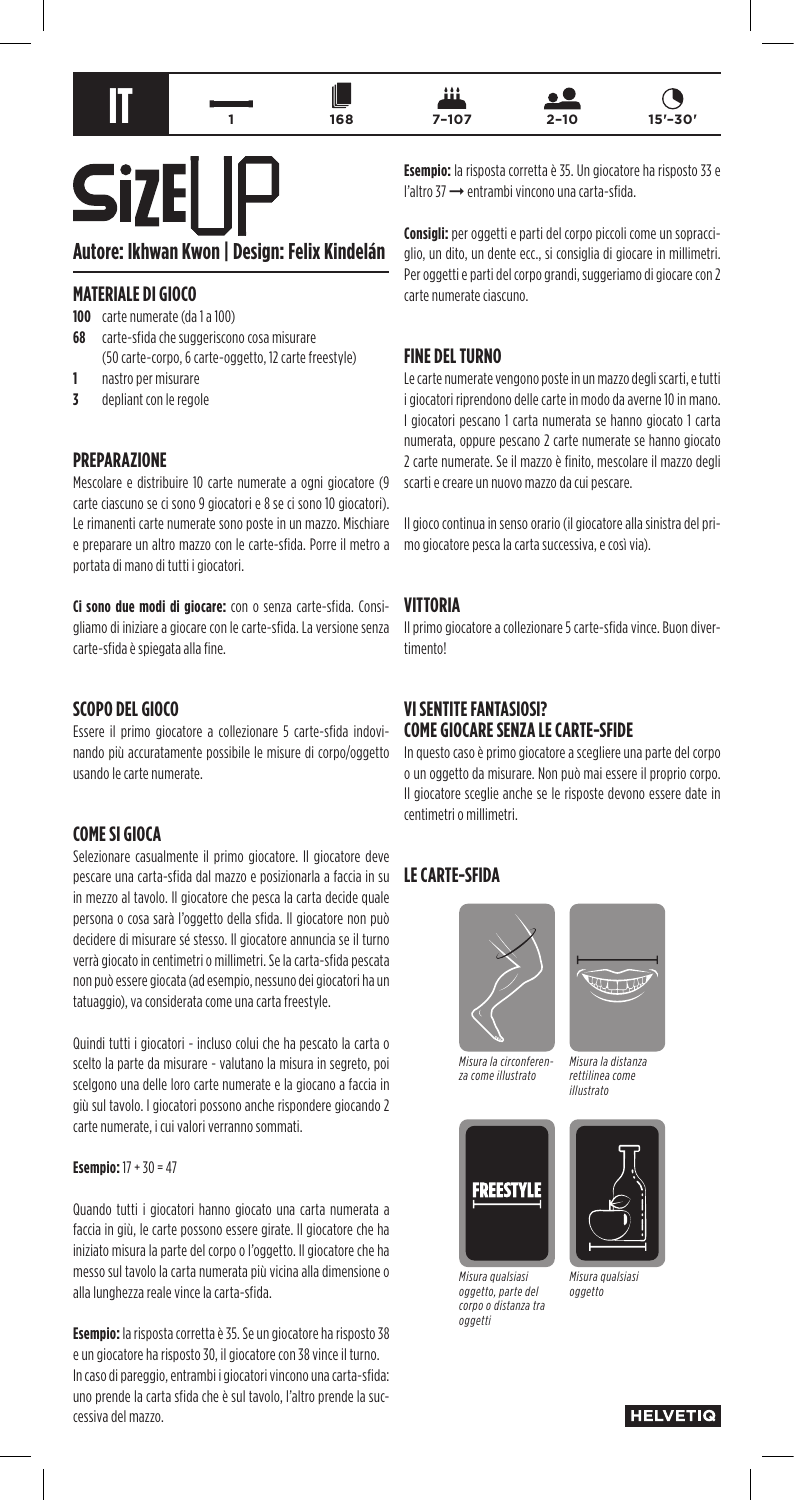









# **Si7**

# **Auteur: Ikhwan Kwon | Design: Felix Kindelán**

## **SPELMATERIAAL**

- **100** nummerkaarten (van 1 tot 100)
- **68** uitdagingskaarten met voorstellen wat er gemeten moet worden (50 lichaamskaarten, 6 object kaarten, 12 freestyle kaarten)
- **1** meetlint
- **3** spelregels

### **OPZETTEN**

Schud en deel 10 nummerkaarten aan elke speler uit (9 kaarten elk als er 9 spelers zijn en 8 als er 10 spelers zijn). De resterende nummerkaarten worden op een trekstapel geplaatst. Schud en maak nog een trekstapel met de uitdagingskaarten. Plaats het meetlint binnen handbereik van alle spelers.

**Er zijn twee manieren om te spelen:** met of zonder uitdagingskaarten. We raden je aan om met uitdagingskaarten te spelen. De versie zonder de uitdagingskaarten wordt aan het einde uitgelegd.

### **DOEL VAN HET SPEL**

Wees de eerste speler die 5 uitdagingskaarten verzamelt door lichaams- of objectmaten het meest nauwkeurig te raden met behulp van nummerkaarten.

### **HOE SPEEL JE?**

Kies willekeurig de eerste speler. De speler moet een uitdagingskaart van de stapel trekken en deze met de afbeelding naar boven in het midden van de tafel leggen. De speler die de kaart trekt bepaalt welk persoon of object het onderwerp van de uitdaging zal zijn. De speler kan niet beslissen om zichzelf te meten. De speler kondigt aan of deze ronde wordt gespeeld in centimeters of millimeters. Als de getrokken uitdagingskaart niet kan worden gespeeld (bijvoorbeeld als geen van de spelers een tatoeage heeft), dan behandel je deze kaart als freestyle-kaart.

Vervolgens schatten alle spelers — inclusief degene die de kaart heeft getrokken of het te meten onderdeel heeft gekozen — in het geheim de meting. De spelers kiezen een van hun nummerkaarten en spelen het met de afbeelding naar beneden op de tafel. De spelers kunnen ook antwoorden door 2 nummer kaarten te spelen. Deze waardes worden opgeteld.

#### **Voorbeeld:** 17 + 30 = 47

Zodra alle spelers een nummerkaart met de beeldzijde naar beneden hebben gespeeld, kunnen de kaarten worden onthuld.

De eerste speler meet het lichaamsdeel of object. De speler die het nummer heeft ingediend dat het dichtst bij de ware grootte of lengte ligt, wint de uitdagingskaart.

**Voorbeeld:** het juiste antwoord is 35. Als een speler 38 heeft geantwoord en de andere speler 30 heeft geantwoord dan wint de speler met 38 deze beurt.

In het geval van een gelijkspel winnen beide spelers een uitdagingskaart: de een neemt de uitdagingskaart die op de tafel ligt, de andere neemt de volgende kaart op de stapel.

**Voorbeeld:** het juiste antwoord is 35. Eén speler antwoordde 33 en de andere 37 ➞ ze winnen allebei een uitdagingskaart.

**Advies:** Voor kleine voorwerpen en lichaamsdelen zoals een wenkbrauw, vinger, tand enz., Raden we aan de ronde in millimeters te spelen. Voor grote objecten en lichaamsdelen raden we aan om elk met 2 nummerkaarten te spelen.

### **EINDE VAN DE BEURT**

De nummerkaarten worden weggegooid op een aflegstapel en alle spelers vullen hun kaarten opnieuw aan zodat ze 10 kaarten hebben. De spelers trekken 1 nummerkaart als ze 1 nummerkaart spelen, of ze trekken 2 nummerkaarten als ze 2 nummerkaarten spelen. Als de trekstapel leeg is, schud dan de aflegstapel en maak een nieuwe trekstapel.

Het spel gaat met de klok mee (de speler links van de eerste speler trekt de volgende kaart, enzovoort).

### **WINNEN**

De eerste speler die 5 uitdagingskaarten heeft gewonnen wint. Veel plezier!

### **VOEL JIJ JE CREATIEF? HOE SPEEL JE ZONDER UITDAGINGSKAARTEN**

De eerste speler kiest een lichaamsdeel of een te meten object. Het kan nooit hun eigen lichaam zijn. De speler kiest ook of de antwoorden in centimeters of millimeters moeten worden gegeven.

# **DE UITDAGINGSKAARTEN**



*Meet een voorwerp, lichaamsdeel of afstand tussen objecten*



*Meet de*

*omtrek zoals weergegeven*



*afstand zoals getoond*